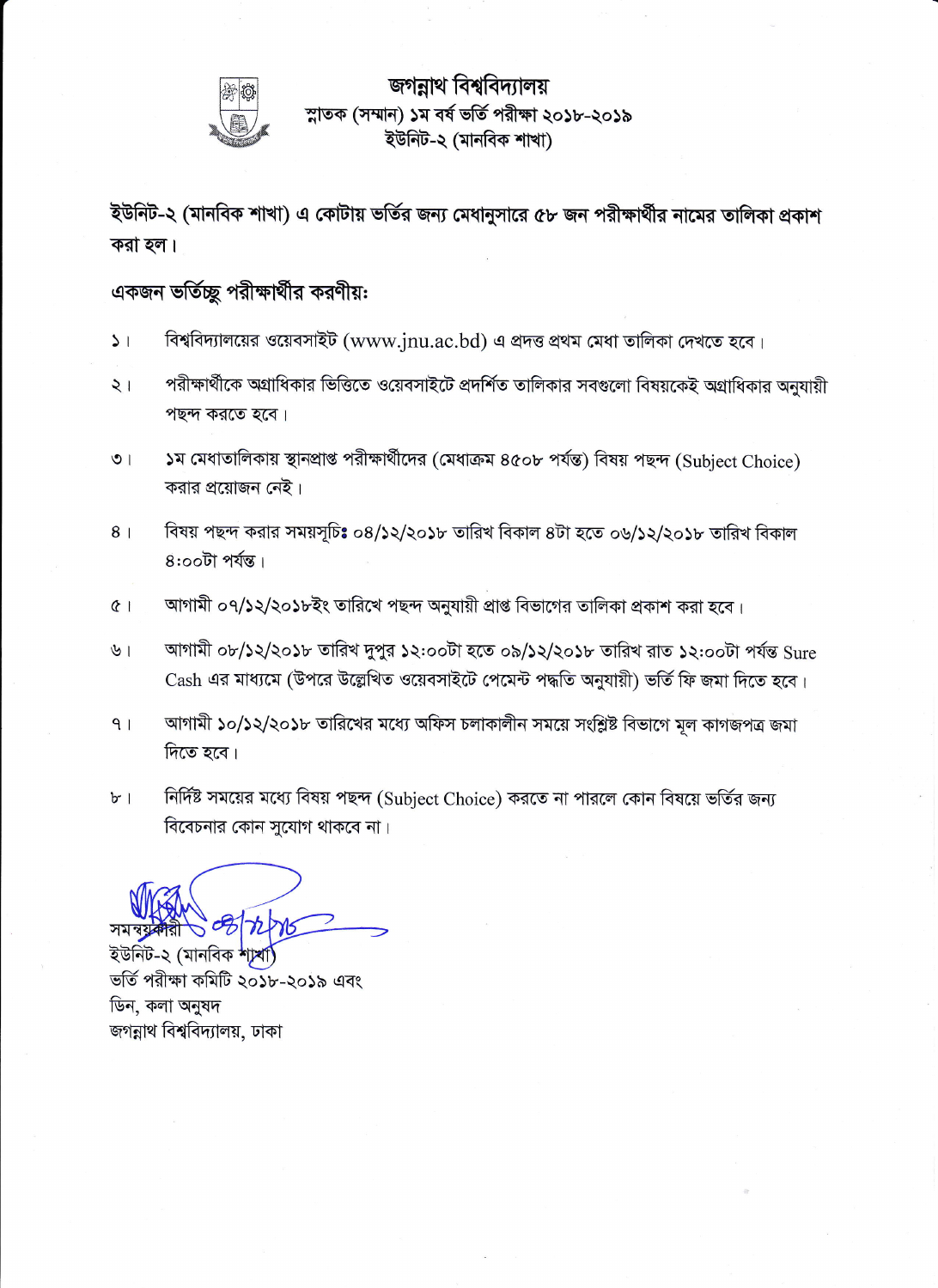#### **UNIT-2 (HUMANITIES GROUP) FACULTY OF ARTS, JNU**

#### **QUOTA: BKSP**

| <b>SL</b>    | <b>ROLL</b> | <b>NAME</b>                    | <b>QUOTA</b> |
|--------------|-------------|--------------------------------|--------------|
| $\mathbf{1}$ |             | 213191 IMD. AKIB HAIDER EMON   | <b>BKSP</b>  |
| 2            |             | 209270 IMAHFUZA KHATUN RITU    | <b>BKSP</b>  |
| 3            |             | 205744 MD. TARIQUL ISLAM       | <b>BKSP</b>  |
| 4            |             | 205354 MD, MURAD HOSSAIN CHOW. | <b>BKSP</b>  |
| 5            |             | 202106 SHAIKH MD. SHAHRIAR     | <b>BKSP</b>  |
| 6            |             | 214521 G.M. NAZMUL HUDA        | <b>BKSP</b>  |
| 7            |             | 210321 AHAMMED AMAN ABIR       | <b>BKSP</b>  |
| 8            |             | 570196 MD. TONMOY ALI          | <b>BKSP</b>  |

TOTAL =08

## **QUOTA : FFQ**

| <b>SL</b>      | <b>ROLL</b> | <b>NAME</b>                       | <b>QUOTA</b> |
|----------------|-------------|-----------------------------------|--------------|
| $\mathbf{1}$   |             | 213172 MST. SHARZANA AKTAR SHILA  | <b>FFG</b>   |
| $\overline{2}$ |             | 209741 MST. FARJANA AFRIN         | <b>FFG</b>   |
| 3              |             | 204821 FATEMA TUJ JOHARA MEEM     | <b>FFG</b>   |
| 4              |             | 208060 MST HABIBA KHATUN          | <b>FFQ</b>   |
| 5              |             | 201020 TAHIYA TANJIN              | <b>FFG</b>   |
| 6              |             | 201413 MIRZA TANZEER              | <b>FFQ</b>   |
| 7              |             | 201709 IMST. SIRAJAM MONIRA SHATY | <b>FFQ</b>   |
| 8              |             | 203782 KAMRUN NAHAR LUBNA         | FFQ.         |
| 9              |             | 206371 MEHERUNNNESA NORY          | <b>FFQ</b>   |
| 10             |             | 214646 NAZMUJ SAKIB SARKAR        | FFQ.         |
| 11             |             | 211222 MD. LIKHON MIA             | <b>FFQ</b>   |
| 12             |             | 209304 HASIBUL HASAN FAYSAL       | <b>FFQ</b>   |
| 13             |             | 208408 ESRAT JAHAN TIBA           | <b>FFG</b>   |
| 14             |             | 210914 MOSA. IMTIAZ ARA SUBORNA   | FFQ.         |
| 15             |             | 204617 SOHALE NASRIN              | <b>FFQ</b>   |
| 16             |             | 210843 SRITI AKTER                | FFQ.         |
| 17             |             | 214938 REDWAN AHAMED              | <b>FFQ</b>   |
| 18             |             | 210190 NABILA KUDDUS EASHA        | FFG          |
| 19             |             | 213403 TANJIM RAHMAN JOY          | <b>FFQ</b>   |
| 20             |             | 206823 SYED SHIHAB HOSSAIN        | <b>FFQ</b>   |
| 21             |             | 216189 SANJIDA BEGUM              | <b>FFQ</b>   |
| 22             |             | 214174 TANZILA AKTER JENY         | <b>FFQ</b>   |